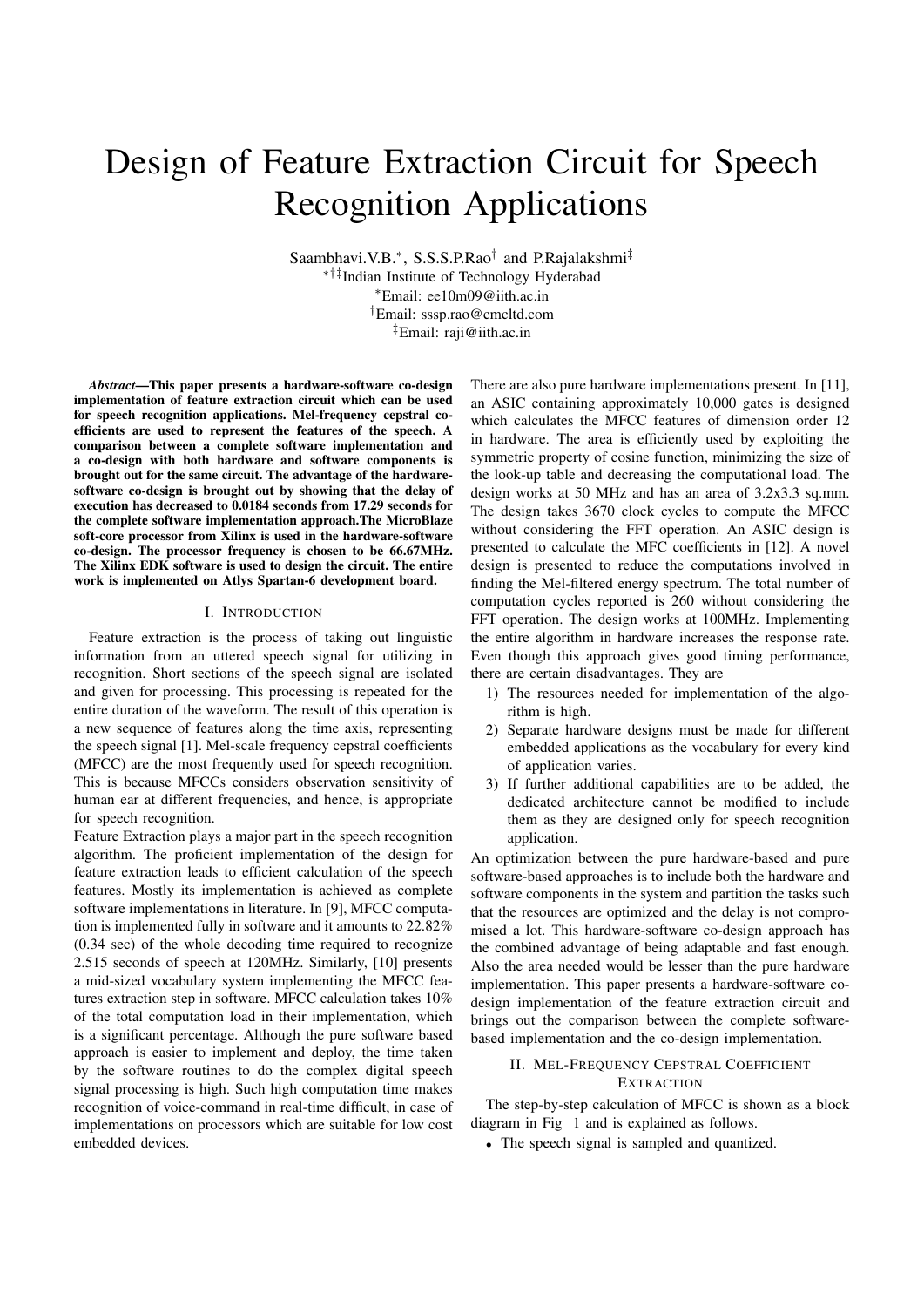| Sampled<br>and<br>Quantized<br>Speech | Trianqular<br>MFCC<br>Magnitude<br><b>DCT</b><br>FFT<br>Band-pass<br>Log<br>⊢<br>Extractor<br>Filters |
|---------------------------------------|-------------------------------------------------------------------------------------------------------|
|---------------------------------------|-------------------------------------------------------------------------------------------------------|

Fig. 1. Feature Extraction - Block Diagram

- Pre-emphasis The speech samples are sent through a high-pass filter to amplify the frequencies above 1 KHz in the spectrum because hearing is more perceptive in this region [2]
- Frame blocking: The speech samples are blocked into frames of N samples (amounting to a time period of 10- 30 ms) with an overlap of some samples between frames.
- Fast Fourier Transform (FFT): FFT is performed on each of the frames to obtain the magnitude values of the frequency response.
- Triangular Band-pass Filtering: The magnitude frequency response is multiplied by a set of triangular band-pass filters to get the log energy value of each filter. The positions of these filters are evenly spaced along the Melfrequency scale.
- Discrete cosine transform or DCT: The DCT is applied on the logarithm of the energy obtained from the triangular band pass filters. The result gives the Mel-scale cepstral coefficients or MFCCs.

## III. HARDWARE-SOFTWARE CO-DESIGN OF FEATURE EXTRACTION BLOCK

The prototyping is carried out on the Atlys development board containing the Spartan-6 FPGA.

#### A. Acquisition

The speech is collected through the AC'97 codec with the help of the controller circuit. These speech samples are stored in the memory to be retrieved by the feature extraction circuitry. The steps involved in acquisition are as follows.

- The AC'97 codec is initialized the codec and the controller are synchronized
- The microphone input is selected, and the volume and gain of the input channels are set by giving appropriate control information in the serial-data-out line going to the codec.
- The sampling rate is set to 8000 Hz and the input coming through the microphone is recorded for a particular interval and stored in the DDR2 memory.

## B. Implementation of Fast Fourier Transform and Magnitude extractor

The fast Fourier transform is implemented with the help of the LogiCORE IP core FFT v8.0. The FFT core is configured to compute a 256-point forward DFT in pipelined streaming I/O architecture for every frame of the input. The IP core is interfaced with two first-in-first-out (FIFO) memory interfaces on either sides for collecting the input and output. The input frame is written into the FIFO named as the Write-FIFO by the processor. The FIFO streams all the data in the frame into the

IP core if the core is ready. The IP core collects and processes the data and after a latency of 862 clock cycles, streams its output data. Also the IP is configured to output the samples in natural order. This output data is collected into a FIFO named as the Read-FIFO. The interface between the FIFOs and the FFT core is implemented as asynchronous handshakes. The FFT is made to be operating on fixed-point data. The output samples are scaled by a value of 256. The processor retrieves the FFT data from the Read-FIFO for further calculating the magnitude of the output complex numbers.

### C. Triangular Mel frequency filtering

1) Band-pass Filtering: Mel is a measuring unit of perceived pitch of a sound. The Mel scale was developed based on the hearing perception of human beings. On an approximation, the scale is linear below 1 KHz and it is logarithmic after 1 KHz. This is because human ear can discern comparable pitch increments only with bigger and bigger intervals of frequency above 1 KHz [7]. There are several relations relating the Mel frequency to the linear frequency obtained through varied trial and analysis. The prevalently used relation is given by the Eq. $(1):$  [7]

$$
Mel(f) = 1127 * ln(1 + f/700)
$$
 (1)

Only certain frequencies of the spectrum of the speech signal is needed to characterize it effectively. Hence, the spectrum of each speech frame is passed through many band-pass filters to capture the important Mel-frequencies in the speech. This is called Mel-bank filtering. The result produces magnitudes of power at the frequencies that can be heard discretely by the human ear. Hence, these values are called ear magnitudes.

2) Hardware Design: The calculation of the earmagnitudes is implemented in hardware. It is designed in such a way that it can be called as an instruction by the processor. Forty overlapping triangular band-pass filters centered on forty critical frequencies are constructed. All the triangular filters have unit area. Hence, the filters have decreasing magnitude and have larger frequency bandwidths at larger frequencies. The coefficients of the filters are calculated beforehand and are stored in the memory. Each frame of the speech signal is passed through the filters and the resulting power spectrum values on Mel frequency axis are stored back in the memory. This filtering operation can be represented by the means of a multiplication between a matrix containing the filter coefficients and another matrix containing the speech frame [8]. This can also be inferred as a matrix multiplication between a sparse matrix and the speech matrix as shown in Eq.(2), where  $f_{x,y}, a_{x,y}, emag_{x,y}$  represent the filter coefficients, absolute magnitude of the FFT values and ear-magnitudes respectively in the  $x^{th}$  row and  $y^{th}$  column of the respective matrices.

$$
\begin{pmatrix} f_{1,1} & \cdots & \cdots & f_{1,256} \\ \vdots & \cdots & \cdots & \cdots \\ f_{40,1} & \cdots & \cdots & f_{40,256} \end{pmatrix} * \begin{pmatrix} a_{1,1} \\ \vdots \\ a_{256,1} \end{pmatrix} = \begin{pmatrix} emag_{1,1} \\ \vdots \\ emag_{40,1} \end{pmatrix} (2)
$$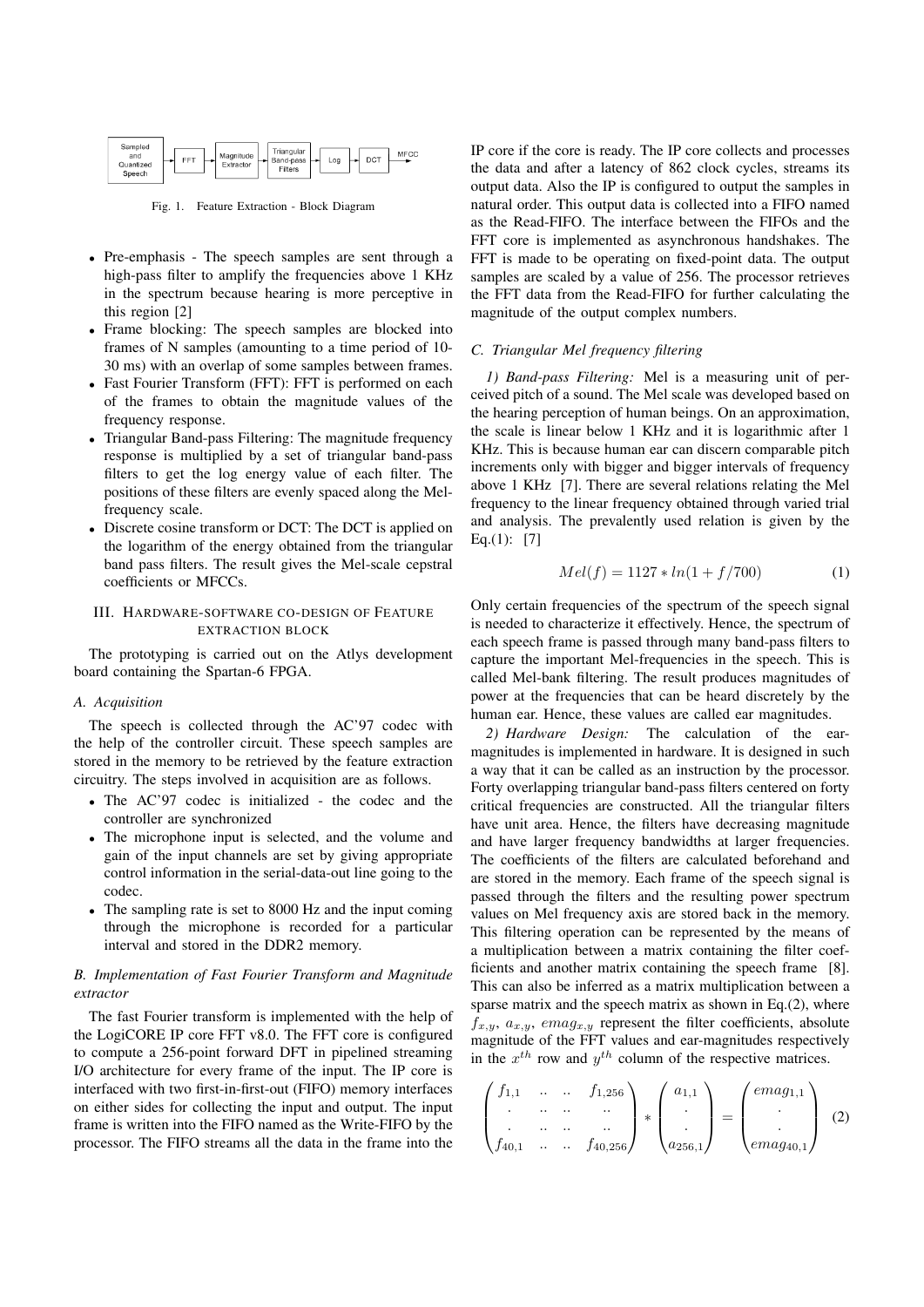

Fig. 2. Design of the Ear Magnitude Extractor

The hardware implementation designed is as shown in Fig. 2.

The input data RAM represents the memory where the input speech frames are stored. There are 40 filter-coefficient RAMs which store the coefficients of each filter. In the filter coefficient matrix, there are 413 non-zero values out of the total of 10240 elements in the matrix. Thus there are 413 numbers of multiplications and several additions to be done per speech frame. After filtering, each frame produces 40 values, stored as a column in the emag matrix. Each element of the emag matrix, say emag<sub>x,1</sub> is produced by multiplying each element of the  $x^{th}$  row of filter-coefficient matrix with corresponding elements in the column matrix of the speech frame and accumulating the results of the same. An array of 5 MACs is reused for all the 40 MAC operations that go on in parallel when two matrices are multiplied. Once the 1st MAC operation is done, it is relieved and reset to be used for the  $6^{th}$  MAC operation. It is again used for the  $11^{th}$ ,  $16^{th}$ ,  $21^{st}$ ,  $26^{th}$ ,  $31^{st}$  and  $36^{th}$  MAC operations. Similarly the  $2^{nd}$ MAC is used for the  $7<sup>th</sup>$ , then  $12<sup>th</sup>$  and so on. A counter circuit and additional control signals are designed in hardware on FPGA. These control circuits reset the MACs at regular intervals and are used for collecting the output values in order from the MAC units. The implementation is done for fixed point numbers with appropriate scaling. The filter weights are scaled by a value of 10000 to include the first four numbers after the radix point. This scaling is approximated later by subtracting a value of 4 from the logarithm of these values. A LUT for the logarithm implementation is used and the hardware multiplier units are used for the data manipulation purposes. The design uses only 5 MACs and some control logic for sequencing and resetting purposes. Figure. 3 shows the RTL schematic implemented by the Xilinx synthesizer. Part of the figure is expanded and shown at the right of the main RTL figure, which depicts the use of the five MAC units.

3) Logarithm circuit implementation: One of the ways of designing the hardware unit for logarithm calculation is



Fig. 3. RTL Figure of Ear-magnitude Extractor

through the look-up table (LUT) implementation, which is followed in this project. This method has been detailed in [6]. Any number, a, can be written as shown in Eq. (3), where p is an integer (called the power-value) and N is called the normalized value which is between 0.5 and 1.0.

$$
a = 2^p * N \tag{3}
$$

Taking log on both the sides, Eq.(3) can be written as

$$
log_2 a = p + log_2 N \tag{4}
$$

Also, the relation between logarithm to the base 2 and natural logarithm can be expressed as Eq.(5).

$$
log_2 a = log_e a / log_e 2 \tag{5}
$$

Using Eq. $(4)$  and Eq. $(5)$ ,

$$
log_e a = (p + log_2 N) * log_e 2
$$
 (6)

 $log_e 2$  is a floating point constant. Once p and  $log_2 N$  are calculated the final logarithm value can be calculated by adding them and later multiplying with the  $log_e 2$  value. p can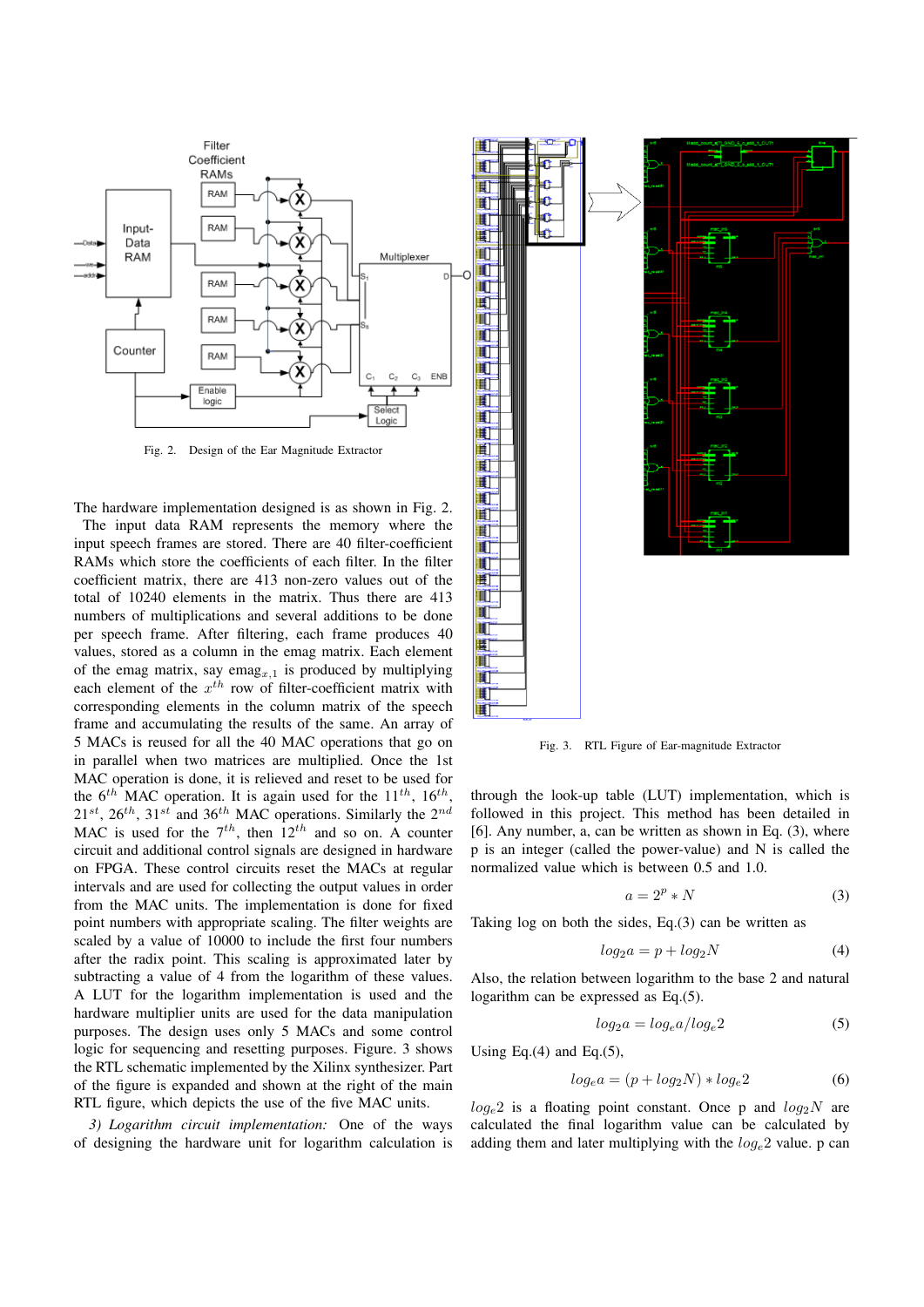be found out by finding the position of the most-significant bit in the binary representation of the number a that is of logic 1. The value of  $log_2 N$  is found out from the look-up table. The table contains 256 numbers of logarithms of values that are equally spaced with an interval of  $0.5/256 = 0.001953$  from 0.5 to 1.0. Only the logarithms are stored in the LUT. The indexing is accomplished by manipulating the input number. That is, if x is the input, then the index is calculated as  $(a-0.5)/0.001953$ . Finally the scaled values (by 10000) of the Mel filter coefficients are corrected by subtracting the value 4. All the values involved in the logarithm calculations and the values stored in the LUT are scaled by 10000 for fixed-point calculations. This scaling includes additional precision because of including the first four numbers after the decimal point. A hardware block including the LUT is created which can be used as a tailored instruction by the processor. The LUT is created as a single port ROM (using BRAMs). The index of the LUT is given by the address of the ROM.

## D. Implementation of the Discrete Cosine Transform

The logarithms of the Mel-scaled spectral coefficients are stored in the memory and accessed by the processor for the calculation of the final Mel frequency cepstral coefficients. This is done by taking the discrete cosine transform of the logarithm of the ear-magnitudes. It can be expressed by the Eq.(7):

$$
cep_i = \frac{2}{40} * \sum_{1}^{40} (log_e(mag_j)) * \cos(\pi * 2 * 40 * (j - 1) * i) \tag{7}
$$

where  $i = 0$  to  $(C-1)$ . C in the above equation is an integer referring to the number of cepstral coefficients, chosen to be 13. The Eq.(7) can be rewritten as

$$
cep_i = \frac{2}{40} * \sum_{1}^{40} (log_e(mag_j)) * m_{i,j}
$$
 (8)

where,

 $\overline{\phantom{a}}$ 

$$
m_{i,j} = \cos(\pi * 2 * 40 * (j - 1) * i)
$$
 (9)

where  $i = 0$  to 12 and  $j = 1$  to 40. Eq.(9) can also be represented as the matrix shown in Eq.(10).

$$
m_{i,j} = \begin{pmatrix} \cos(\pi * 2 * 40 * 0 * 0) & \dots & \cos(\pi * 2 * 40 * 0 * 39) \\ \dots & \dots & \dots \\ \cos(\pi * 2 * 40 * 0 * 12) & \dots & \cos(\pi * 2 * 40 * 39 * 12) \end{pmatrix}
$$
 (10)

Hence, the Eq.(8) can be represented as

$$
\begin{pmatrix} cep_1\\cep_2\\cep_3\\ \vdots\\cep_13\end{pmatrix} = \frac{2}{40} * (m_{i,j})_{(13X40)} * \begin{pmatrix} emag_{0,0} \\ \vdots \\ emag_{39,0} \end{pmatrix}_{(40X1)} \tag{11}
$$

This is equivalent to a multiplication between two matrices. The first matrix is a constant matrix and the second is the frame matrix containing the logarithm of the ear-magnitudes. The result gives a column matrix with 13 cepstral coefficients. An array of 13 multiplier-accumulators is used to compute



Fig. 4. Design of the Cepstral Coefficient Extractor

each cepstral coefficient. This avoids the repeated memory access times required for computing each dimension of the MFCCs. The MACs are built using the LogiCORE IP of Xilinx. The MAC design uses the DSP slices available in Spartan-6 and hence, it offers good speed. The cosine values in the equation are stored in memory. A control unit has been built, which keeps track of the memory addresses needed to access the cosine values and the input ear-magnitudes. In this implementation, the ear-magnitudes are accessed from the memory only once. This implementation of the module in hardware is as shown in Fig. 4. The Input Data RAM contains the ear-magnitudes. The Filter Coefficient RAMs contains the cosine values. The result of the computation produces the Melfrequency cepstral coefficients or MFCC. The RTL schematic generated by the software is shown in Fig. 5. The blocks with the cross on top of it indicate the multiply-accumulate units. The 13 cepstral coefficients are drawn from this block as outputs simultaneously. These outputs are written in user registers incorporated in the custom user logic of the IP interface module. The processor is designed to read these outputs after the validity flag are set by the hardware showing that new output data has arrived. The processor keeps checking on the flag after giving a frame of ear-magnitudes as the input.